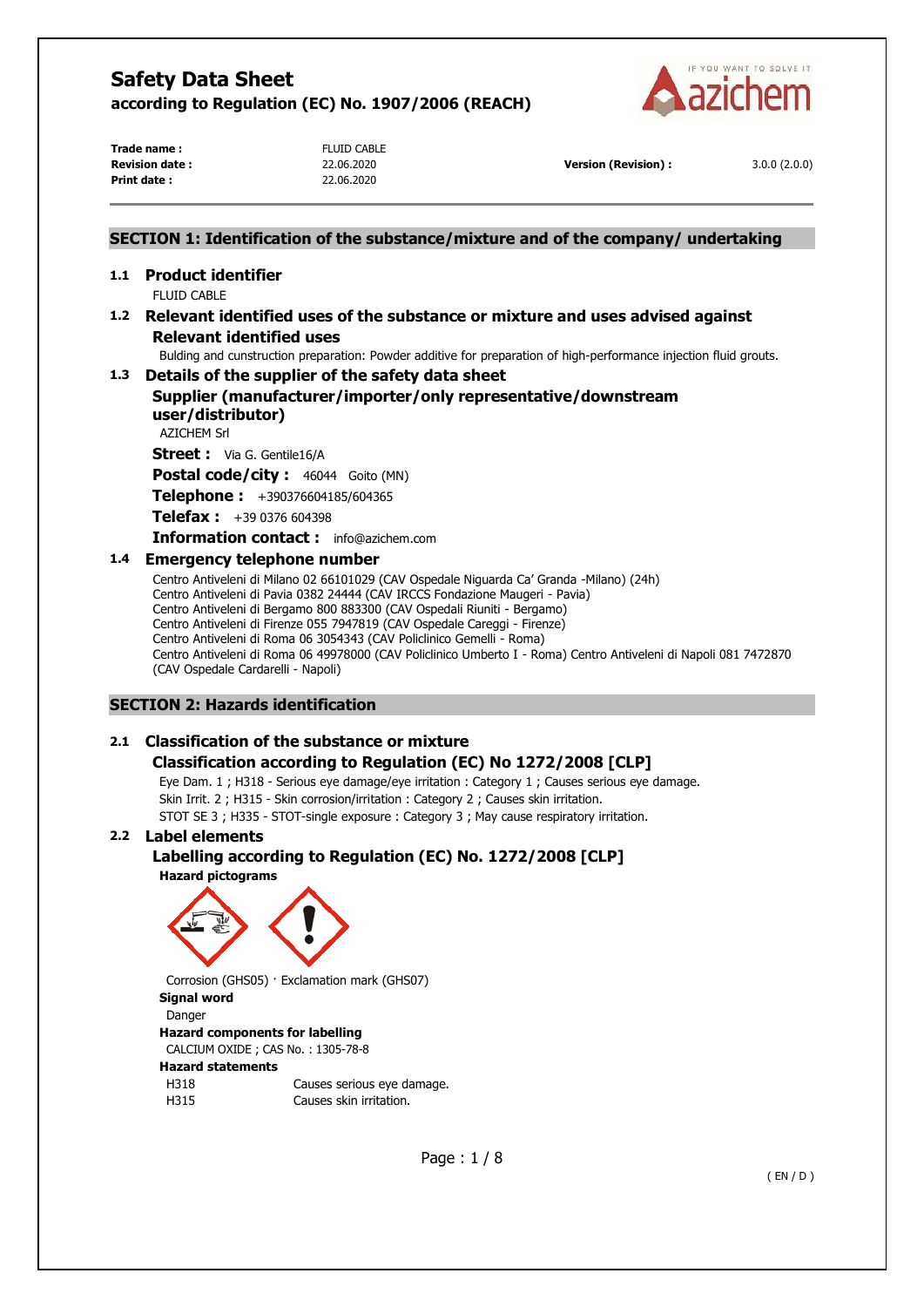

| Trade name:           | <b>FLUID CABLE</b> |                      |              |
|-----------------------|--------------------|----------------------|--------------|
| <b>Revision date:</b> | 22.06.2020         | Version (Revision) : | 3.0.0(2.0.0) |
| Print date :          | 22.06.2020         |                      |              |

| H335                            | May cause respiratory irritation.                                                                                                   |
|---------------------------------|-------------------------------------------------------------------------------------------------------------------------------------|
| <b>Precautionary statements</b> |                                                                                                                                     |
| P261                            | Avoid breathing dust/fume/gas/mist/vapours/spray.                                                                                   |
| P <sub>264</sub>                | Wash hands thoroughly after handling.                                                                                               |
| P <sub>280</sub>                | Wear protective gloves/protective clothing/eye protection/face protection.                                                          |
| P305+P351+P338                  | IF IN EYES: Rinse cautiously with water for several minutes. Remove contact lenses, if present<br>and easy to do. Continue rinsing. |
| P310                            | Immediately call a POISON CENTER/doctor                                                                                             |
| P302+P352                       | IF ON SKIN: Wash with plenty of water                                                                                               |

### **2.3 Other hazards**

None

### **SECTION 3: Composition/information on ingredients**

#### **3.2 Mixtures**

#### **Hazardous ingredients**

CALCIUM OXIDE ; EC No. : 215-138-9; CAS No. : 1305-78-8 Weight fraction :  $\geq 20 - < 25 \%$ Classification 1272/2008 [CLP] : Eye Dam. 1 ; H318 Skin Irrit. 2 ; H315 STOT SE 3 ; H335 **Additional information**

Full text of H- and EUH-statements: see section 16.

# **SECTION 4: First aid measures**

#### **4.1 Description of first aid measures**

When in doubt or if symptoms are observed, get medical advice.

#### **Following inhalation**

Remove victim out of the danger area. Symptoms may develop several hours following exposure; medical observation therefore necessary for at least 48 hours.

#### **In case of skin contact**

Wash immediately with: Water Remove contaminated, saturated clothing immediately. In case of skin irritation, consult a physician. In case of skin reactions, consult a physician.

#### **After eye contact**

After contact with the eyes, rinse with water with the eyelids open for a sufficient length of time, then consult an ophthalmologist immediately.

#### **After ingestion**

Never give anything by mouth to an unconscious person or a person with cramps.

#### **4.2 Most important symptoms and effects, both acute and delayed**

On contact with moist skin may cause thickening, cracking and cracking of the skin. Prolonged contact in combination with existing abrasions can cause burns. Direct contact with the product may cause corneal injury due to mechanical stress, immediate or delayed irritation or inflammation. The direct contact with large quantities of product dry or with projections of wet product can cause effects ranging from irritation ocular moderate (eg. Conjunctivitis or blepharitis) to chemical burns and blindness. Dust may irritate throat and respiratory system. Coughing, sneezing and panting may occur as a result of exposure above the occupational exposure limits.

### **4.3 Indication of any immediate medical attention and special treatment needed**  None

# **SECTION 5: Firefighting measures**

## **5.1 Extinguishing media**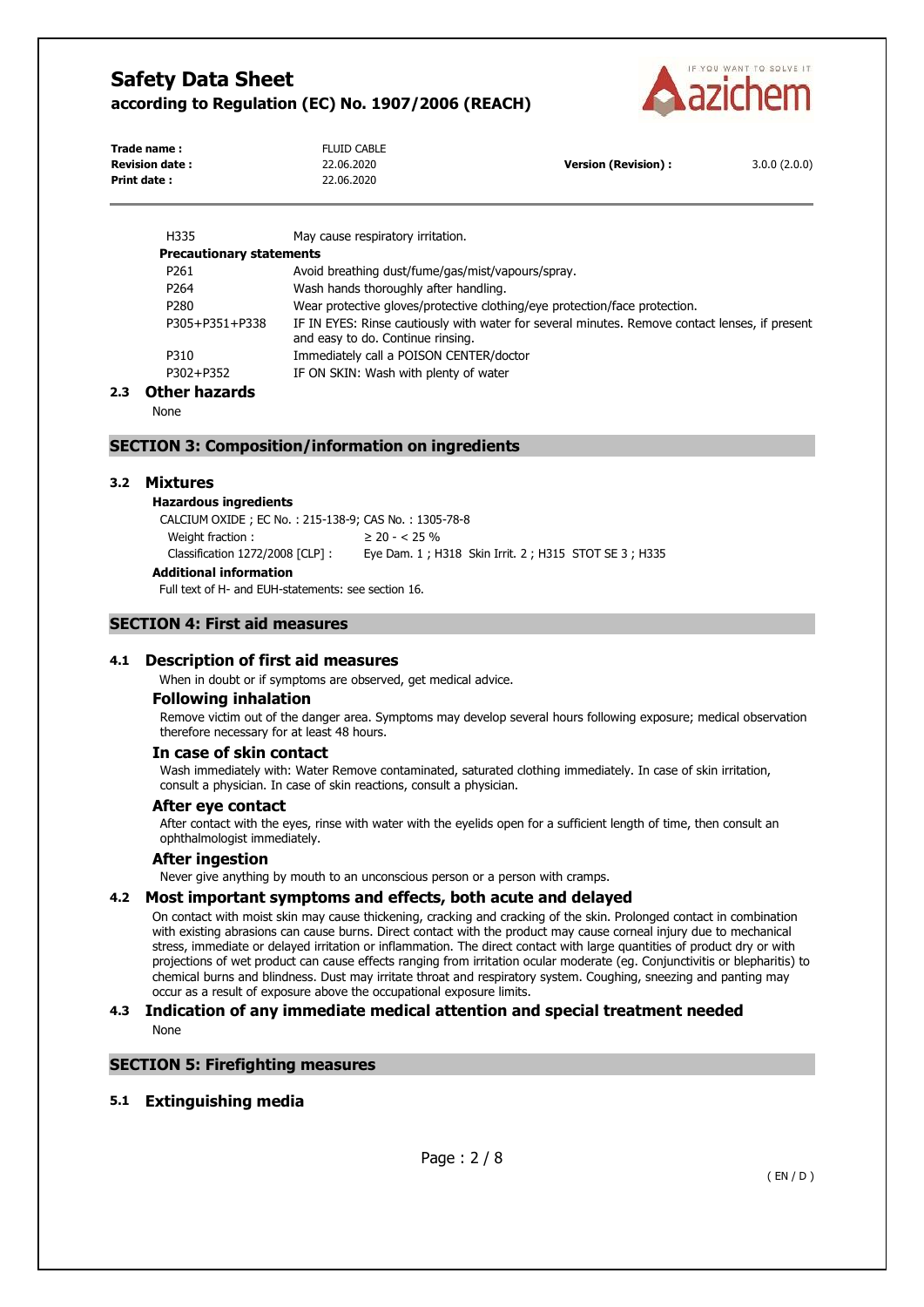

**Trade name :** FLUID CABLE **Print date :** 22.06.2020

**Revision date :** 22.06.2020 **Version (Revision) :** 3.0.0 (2.0.0)

## **Suitable extinguishing media**

Extinguishing powder alcohol resistant foam Carbon dioxide (CO2) Water mist

#### **5.2 Special hazards arising from the substance or mixture**  None

# **5.3 Advice for firefighters**

Remove persons to safety.

### **Special protective equipment for firefighters**

Do not inhale explosion and combustion gases. Use appropriate respiratory protection.

# **SECTION 6: Accidental release measures**

# **6.1 Personal precautions, protective equipment and emergency procedures**

Clear spills immediately. Wear a self-contained breathing apparatus and chemical protective clothing.

# **For non-emergency personnel**

Remove persons to safety.

### **6.2 Environmental precautions**

Do not allow to enter into surface water or drains. In case of gas escape or of entry into waterways, soil or drains, inform the responsible authorities.

## **6.3 Methods and material for containment and cleaning up**

#### **For containment**

Absorb with liquid-binding material (e.g. sand, diatomaceous earth, acid- or universal binding agents). Collect in closed and suitable containers for disposal.

#### **For cleaning up**

The contaminated area should be cleaned up immediately with: Water Retain contaminated washing water and dispose it.

# **6.4 Reference to other sections**

Reference to other sections Safe handling: see section 7 Personal protection equipment: see section 8

# **SECTION 7: Handling and storage**



# **7.1 Precautions for safe handling**

#### **Protective measures**

**Specific requirements or handling rules** 

Do not breathe dust. Do not breathe gas/fumes/vapour/spray. See section 8.

# **Advices on general occupational hygiene**

Normal precautions taken when handling chemicals should be observed.

#### **7.2 Conditions for safe storage, including any incompatibilities**

Only use containers specifically approved for the substance/product.

# **Requirements for storage rooms and vessels**

Keep in a cool, well-ventilated place. Protect against UV-radiation/sunlight Humidity.

**Hints on joint storage Storage class : 13 Storage class (TRGS 510) :** 13 **Keep away from**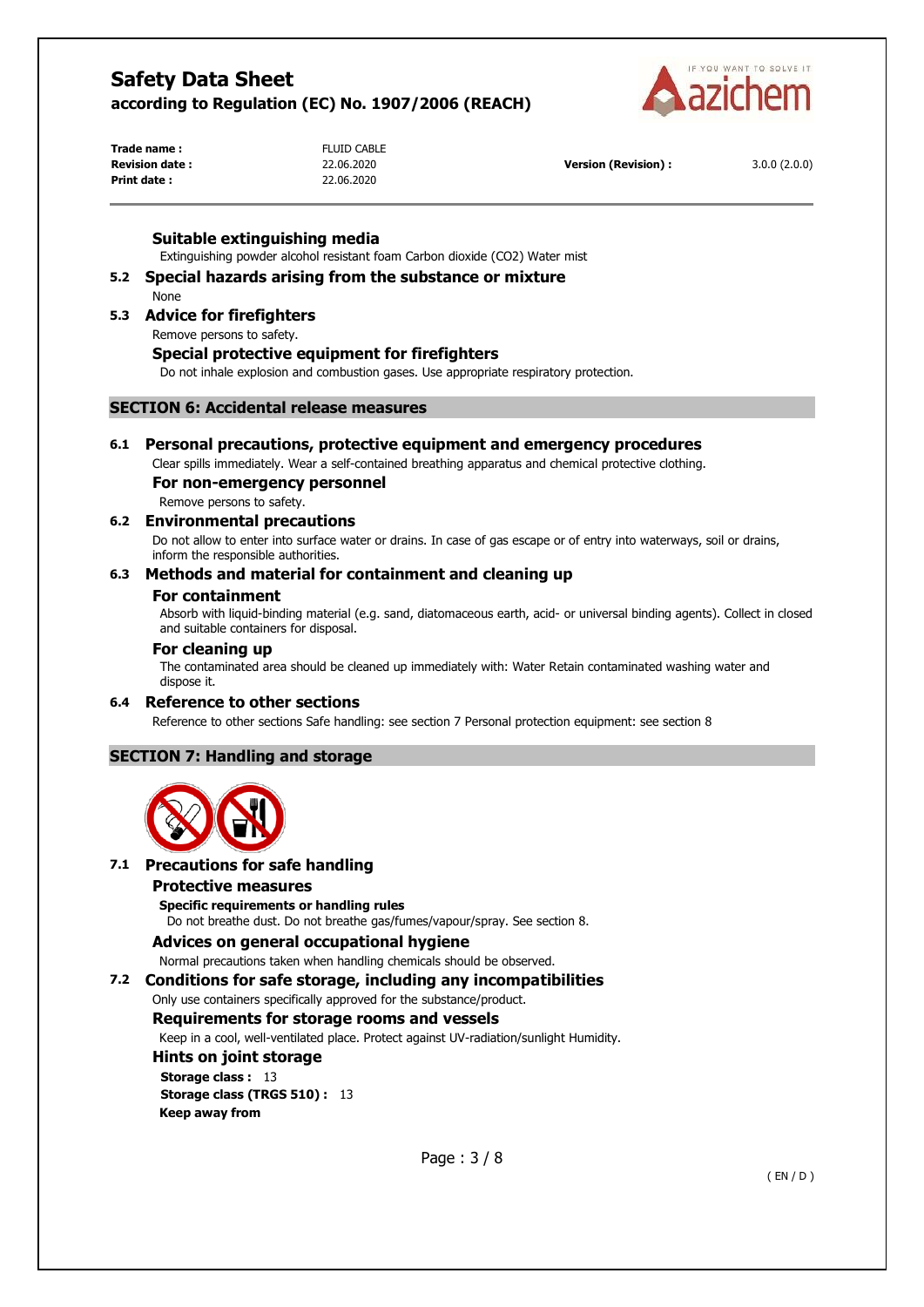

**Trade name :** FLUID CABLE **Print date :** 22.06.2020

**Revision date :** 22.06.2020 **Version (Revision) :** 3.0.0 (2.0.0)

Store at least 3 metres apart from: Chemicals/products that react together readily

## **Further information on storage conditions**

Keep container tightly closed and in a well-ventilated place.

# **7.3 Specific end use(s)**

None

## **SECTION 8: Exposure controls/personal protection**

### **8.1 Control parameters**

#### **Occupational exposure limit values**

CALCIUM OXIDE ; CAS No. : 1305-78-8

| Limit value type (country of origin) : TRGS 900 (D) |  |  |  |  |  |
|-----------------------------------------------------|--|--|--|--|--|
|-----------------------------------------------------|--|--|--|--|--|

| Parameter:       | E: inhalable fraction |
|------------------|-----------------------|
| Limit value:     | 1 mg/m <sup>3</sup>   |
| Peak limitation: | 2(I)                  |
| Remark:          |                       |
| Version:         | 06.11.2015            |

#### **8.2 Exposure controls**

### **Appropriate engineering controls**

If local exhaust ventilation is not possible or not sufficient, the entire working area must be ventilated by technical means. If technical exhaust or ventilation measures are not possible or insufficient, respiratory protection must be worn.

## **Personal protection equipment**



When using do not eat, drink, smoke, sniff.

# **Eye/face protection**

**Suitable eye protection**  Eye glasses with side protection DIN EN 166

# **Skin protection**

**Hand protection** 

Tested protective gloves must be worn DIN EN 374

#### **Respiratory protection**

Quarter-face mask (DIN EN 140) Half-face mask (DIN EN 140) Filtering Half-face mask (DIN EN 149)

## **SECTION 9: Physical and chemical properties**

### **9.1 Information on basic physical and chemical properties**

# **Safety relevant basis data**

| <b>Aspect</b>                               |                 | powder         |
|---------------------------------------------|-----------------|----------------|
| Colour                                      |                 | light brown    |
| <b>Odour</b>                                |                 | none           |
| Melting point/melting range:                | (1013 hPa)      | not determined |
| Vapour density                              | $($ (air = 1) ) | Not Determined |
| Initial boiling point and boiling<br>range: | (1013 hPa)      | not determined |
| Decomposition temperature :                 |                 | not determined |
| <b>Self flammability</b>                    |                 | not applicable |
| Flash point:                                |                 | Not flammable  |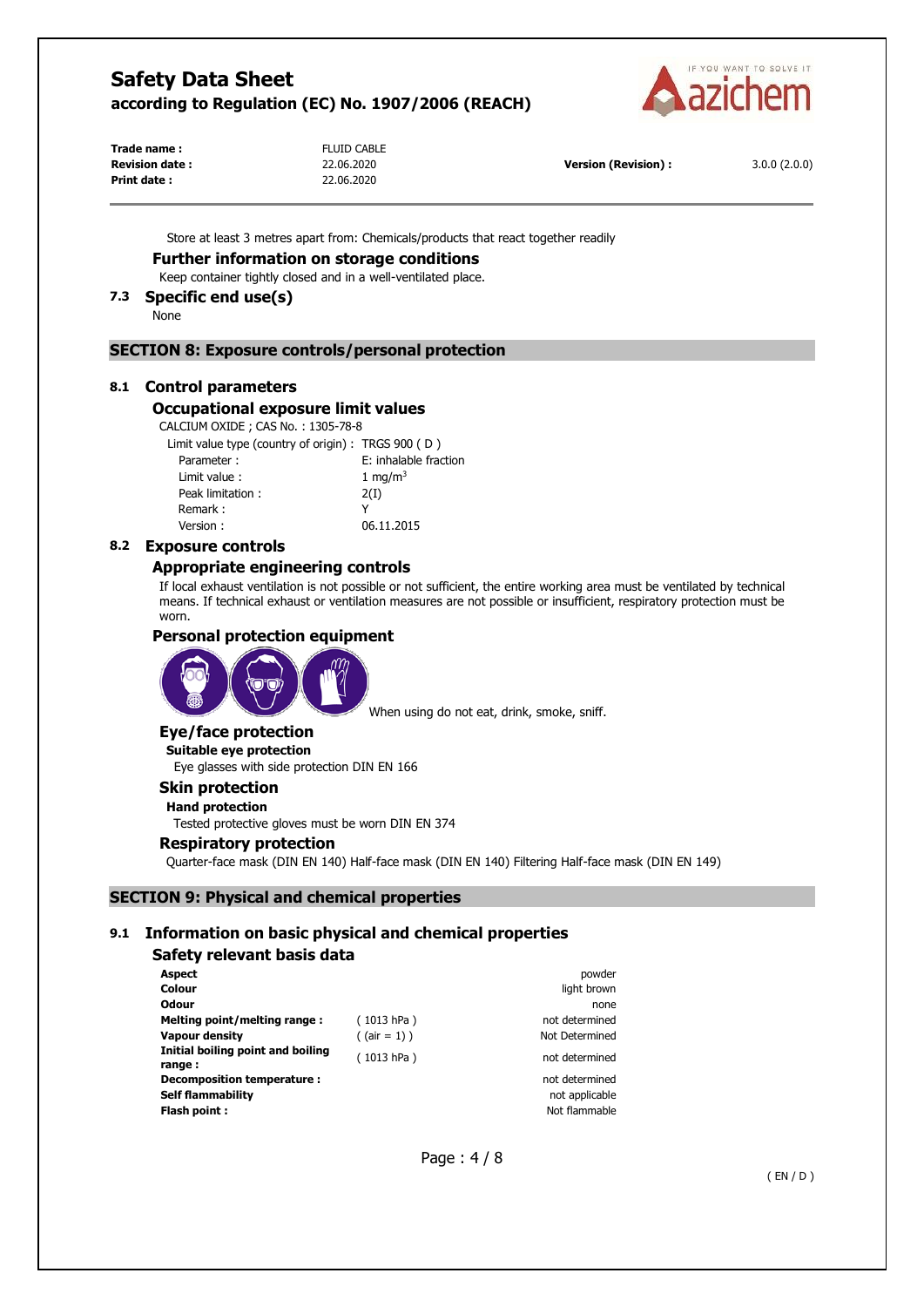

| Trade name:<br><b>Revision date:</b> | <b>FLUID CABLE</b><br>22.06.2020 | Version (Revision) : | 3.0.0(2.0.0) |
|--------------------------------------|----------------------------------|----------------------|--------------|
| <b>Print date:</b>                   | 22.06.2020                       |                      |              |
|                                      |                                  |                      |              |

| Lower explosion limit :               |         |        | not applicable    |
|---------------------------------------|---------|--------|-------------------|
| <b>Upper explosion limit:</b>         |         |        | not applicable    |
| <b>Explosive properties</b>           |         |        | Not applicable    |
| <b>Vapour pressure</b>                | (20 °C) |        | negligible        |
| Density :                             | (20 °C) |        | No data available |
| Water solubility:                     | (20 °C) |        | Partially soluble |
| pH :                                  |         | $\geq$ | 10                |
| <b>Log Pow</b>                        | (20 °C) |        | not determined    |
| <b>Viscosity:</b>                     | (20 °C) |        | not applicable    |
| Odour threshold:                      |         |        | not determined    |
| <b>Oxidizing properties</b>           |         |        | Not oxidising     |
| 011 - - - - - - - - - - - - - - - - - |         |        |                   |

# **9.2 Other information**

None

## **SECTION 10: Stability and reactivity**

#### **10.1 Reactivity**

The product is chemically stable under recommended conditions of storage, use and temperature.

## **10.2 Chemical stability**

Stable under recommended storage and handling conditions. See section 7. No additional measures necessary.

#### **10.3 Possibility of hazardous reactions**

No hazardous reactions when stored and handled properly.

## **10.4 Conditions to avoid**

Protect from contact with water to avoid solidification of the product.

# **10.5 Incompatible materials**

- Acid
- **10.6 Hazardous decomposition products**  None

# **SECTION 11: Toxicological information**

## **11.1 Information on toxicological effects**

#### **Acute effects**

**Acute oral toxicity**  It has no significant toxicity properties. **Acute dermal toxicity**  It has no significant toxicity properties.

**Irritant and corrosive effects** 

## **Primary irritation to the skin**

Irritant.

**Irritation to eyes** 

Causes serious eye damage.

#### **Irritation to respiratory tract**

Dust may irritate throat and respiratory system. Coughing, sneezing and panting may occur as a result of exposure above the occupational exposure limits.

# **Sensitisation**

**In case of skin contact** 

not sensitising.

#### **In case of inhalation**

not sensitising.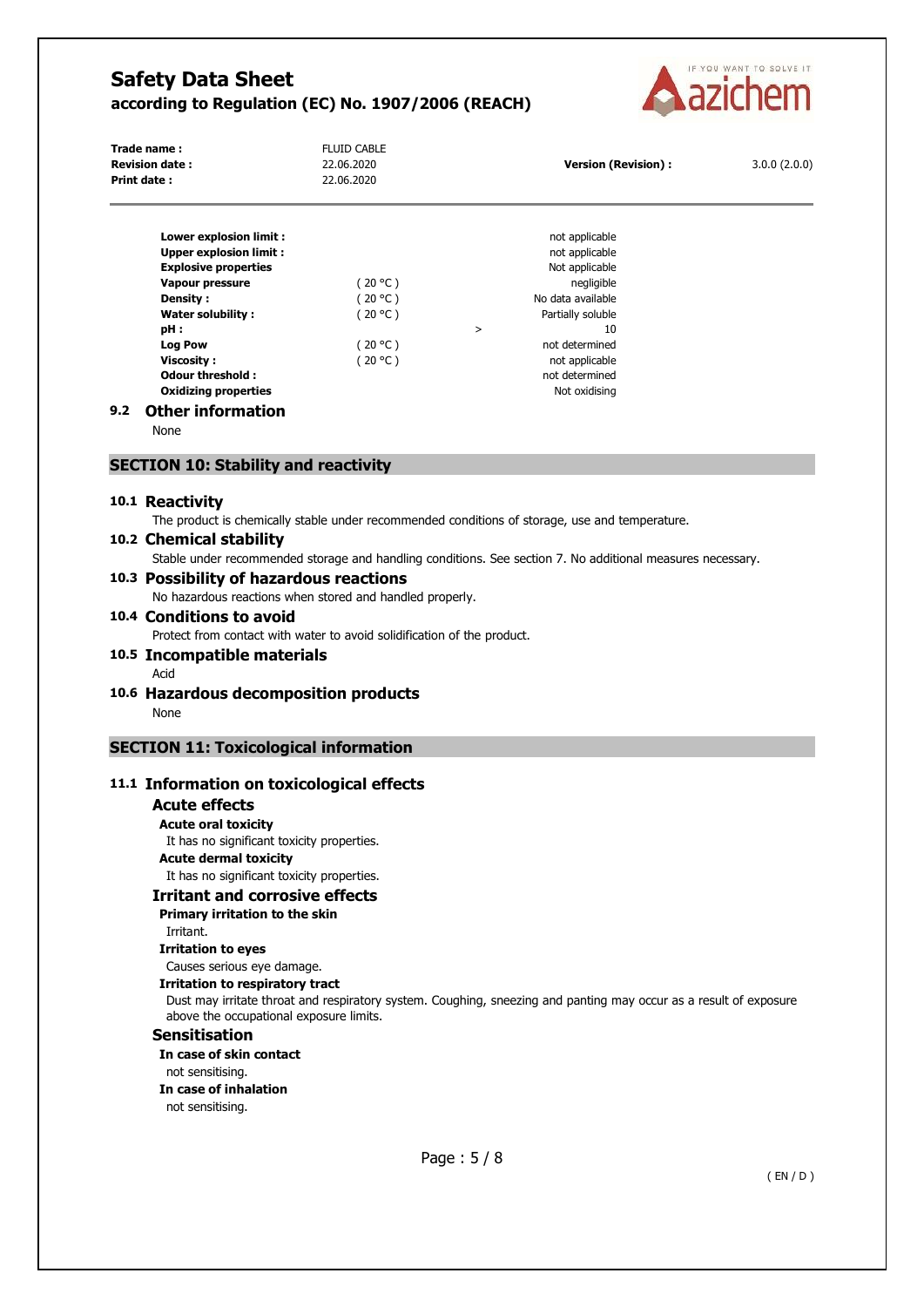

**Trade name :** FLUID CABLE **Print date :** 22.06.2020

**Revision date :** 22.06.2020 **Version (Revision) :** 3.0.0 (2.0.0)

# **Repeated dose toxicity (subacute, subchronic, chronic)**

**Chronic inhalation toxicity** 

There were no chronic effects or effects at low concentrations.

# **CMR effects (carcinogenicity, mutagenicity and toxicity for reproduction)**

The ingredients in this mixture do not meet the criteria for classification as CMR according to CLP.

# **SECTION 12: Ecological information**

Do not allow uncontrolled discharge of product into the environment.

### **12.1 Toxicity**

No information available.

- **12.2 Persistence and degradability**  Moderately/partially biodegradable.
- **12.3 Bioaccumulative potential**  not applicable
- **12.4 Mobility in soil**  Low solubility in soil.
- **12.5 Results of PBT and vPvB assessment**  This product is none, or does not contain a substance called a PBT or vPvB

# **12.6 Other adverse effects**  No information available.

**12.7 Additional ecotoxicological information**  None

# **SECTION 13: Disposal considerations**

**13.1 Waste treatment methods Product/Packaging disposal** 

Dispose according to legislation.

# **SECTION 14: Transport information**

# **14.1 UN number**

No dangerous good in sense of these transport regulations.

- **14.2 UN proper shipping name**  No dangerous good in sense of these transport regulations.
- **14.3 Transport hazard class(es)**  No dangerous good in sense of these transport regulations.
- **14.4 Packing group**  No dangerous good in sense of these transport regulations. **14.5 Environmental hazards**

No dangerous good in sense of these transport regulations.

# **14.6 Special precautions for user**

None

**14.7 Transport in bulk according to Annex II of Marpol and the IBC Code**  not applicable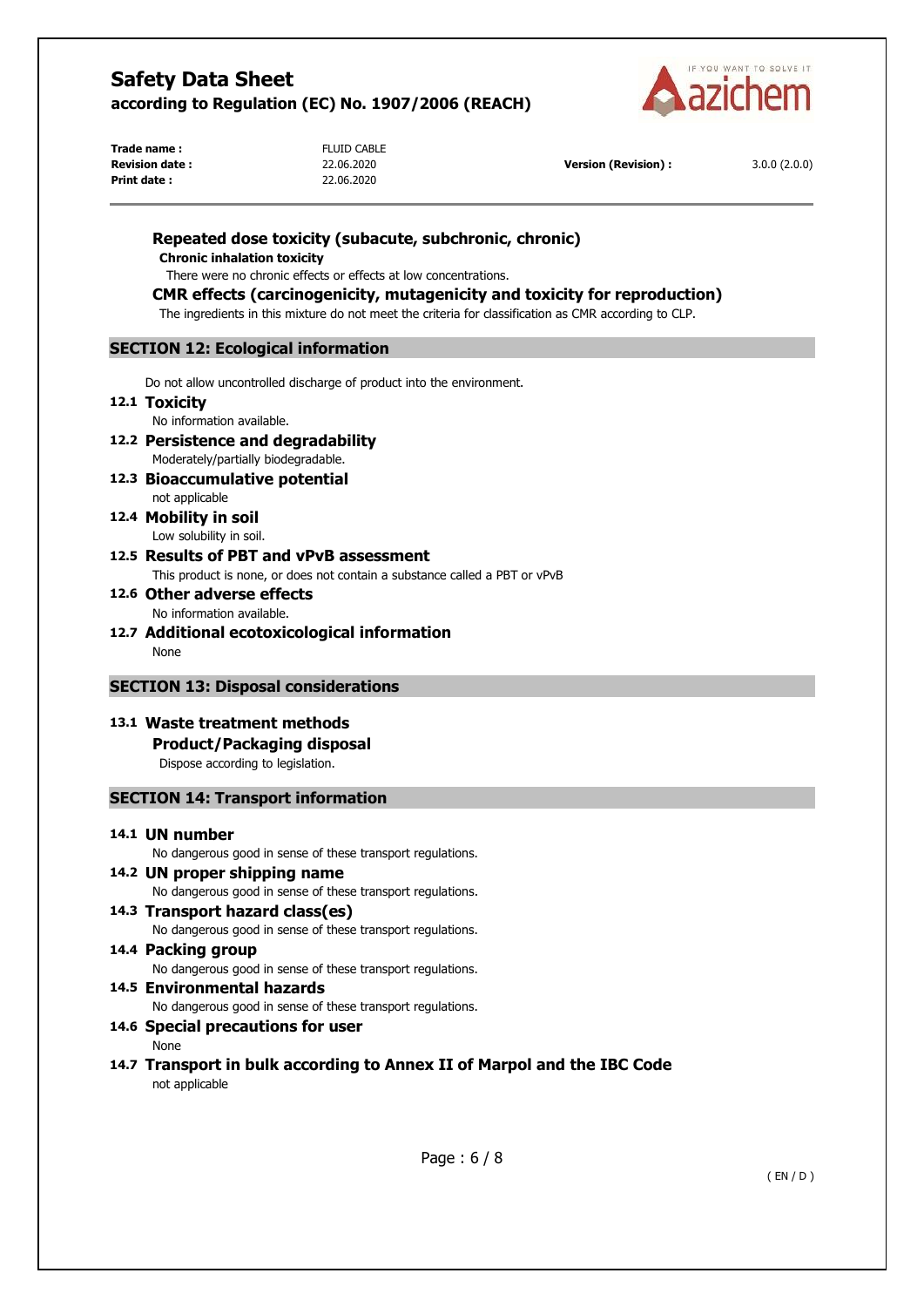

**Trade name :** FLUID CABLE **Print date :** 22.06.2020

**Revision date :** 22.06.2020 **Version (Revision) :** 3.0.0 (2.0.0)

# **SECTION 15: Regulatory information**

# **15.1 Safety, health and environmental regulations/legislation specific for the substance or mixture**

## **EU legislation**

Regulation (EC) 1907/2006 (REACh).

Regulation (EC) No 1272/2008 (CLP).

Regulation (EU) 2015/830 requirements for the compilation of safety data sheets.

Amendings, for the purposes of its adaptation to technical and scientific progress, Regulation (EC) No 1272/2008: Commission Regulation (EC) No 790/2009 (I ATP). Commission Regulation (EU) No 286/2011(II ATP). Commission Regulation (EU) No 618/2012 (III ATP). Commission Regulation (EU) No 487/2013 (IV ATP). Commission Regulation (EU) No 944/2013 (V ATP). Commission Regulation (EU) No 605/2014 (VI ATP). Commission Regulation (EU) No 1297/2014 (VII ATP). Commission Regulation (EU) No 2015/1221 (VIII ATP). Commission Regulation (EU) No 2016/1179 (IX ATP). Commission Regulation 2017/776 (EU) No (X ATP).

#### **Other regulations (EU)**

Directive 2012/18/EU on the control of major-accident hazards involving dangerous substances [Seveso-III-Directive] This product is not classified according to Directive 2012/18/EU.

#### **Regulation (CE) 1907/2006: Substance of very high concern included in the SVHC Candidate List**  None

#### **National regulations**

Italy: Legislative Decree 81/2008 (Consolidated Law on protection of health and safety at work), as amended and Directive 2009/161/UE - chemical risk assessment in accordance with Title IX

#### **Water hazard class (WGK)**

Class : 1 (Slightly hazardous to water) Classification according to VwVwS

#### **15.2 Chemical safety assessment**

not applicable

# **SECTION 16: Other information**

#### **16.1 Indication of changes**

02. Hazards identification - 03. Composition/information on ingredients - 04. First aid measures - 08. Exposure controls/personal protection - 09. Physical and chemical properties - 10. Stability and reactivity - 11. Toxicological information - 12. Ecological information - 15. EU legislation - 16. Other information

# **16.2 Abbreviations and acronyms**

**LEGENDA:**

| ADR:             | Accord européen relative au transport international des marchandises dangereuses par route (accordo<br>europeo relativo al trasporto internazionale delle merci pericolose su strada) |
|------------------|---------------------------------------------------------------------------------------------------------------------------------------------------------------------------------------|
| ASTM:            | ASTM International, originariamente nota come American Society for Testing and Materials (ASTM)                                                                                       |
| EINECS:          | European Inventory of Existing Commercial Chemical Substances (Registro Europeo delle Sostanze<br>chimiche in Commercio)                                                              |
| $EC(0/50/100)$ : | Effective Concentration 0/50/100 (Concentrazione Effettiva Massima per 0/50100% degli Individui)                                                                                      |
| $LC(0/50/100)$ : | Lethal Concentration 0/50/100 (Concentrazione Letale per 0/50100% degli Individui)                                                                                                    |
| IC50:            | Inhibitor Concentration 50 (Concentrazione Inibente per il 50% degli Individui)                                                                                                       |
| NOEL:            | No Observed Effect Level (Dose massima senza effetti)                                                                                                                                 |
| NOEC:            | No Observed Effect Concentration (Concentrazione massima senza effetti)                                                                                                               |
| LOEC:            | Lowest Observed Effect Concentration (Concentrazione massima alla quale è possibile evidenziare un<br>effetto)                                                                        |
| DNEL:            | Derived No Effect Level (Dose derivata di non effetto)                                                                                                                                |
| DMEL:            | Derived Minimum Effect Level (Dose derivata di minimo effetto)                                                                                                                        |
| CLP:             | Classification, Labelling and Packaging (Classificazione, Etichettatura e Imballaggio)                                                                                                |
| CSR:             | Rapporto sulla Sicurezza Chimica (Chemical Safety Report)                                                                                                                             |
| $LD(0/50/100)$ : | Lethal Dose 0/50/100 (Dose Letale per 0/50/100% degli Individui)                                                                                                                      |
| IATA:            | International Air Transport Association (Associazione Internazionale del Trasporto Aereo)                                                                                             |